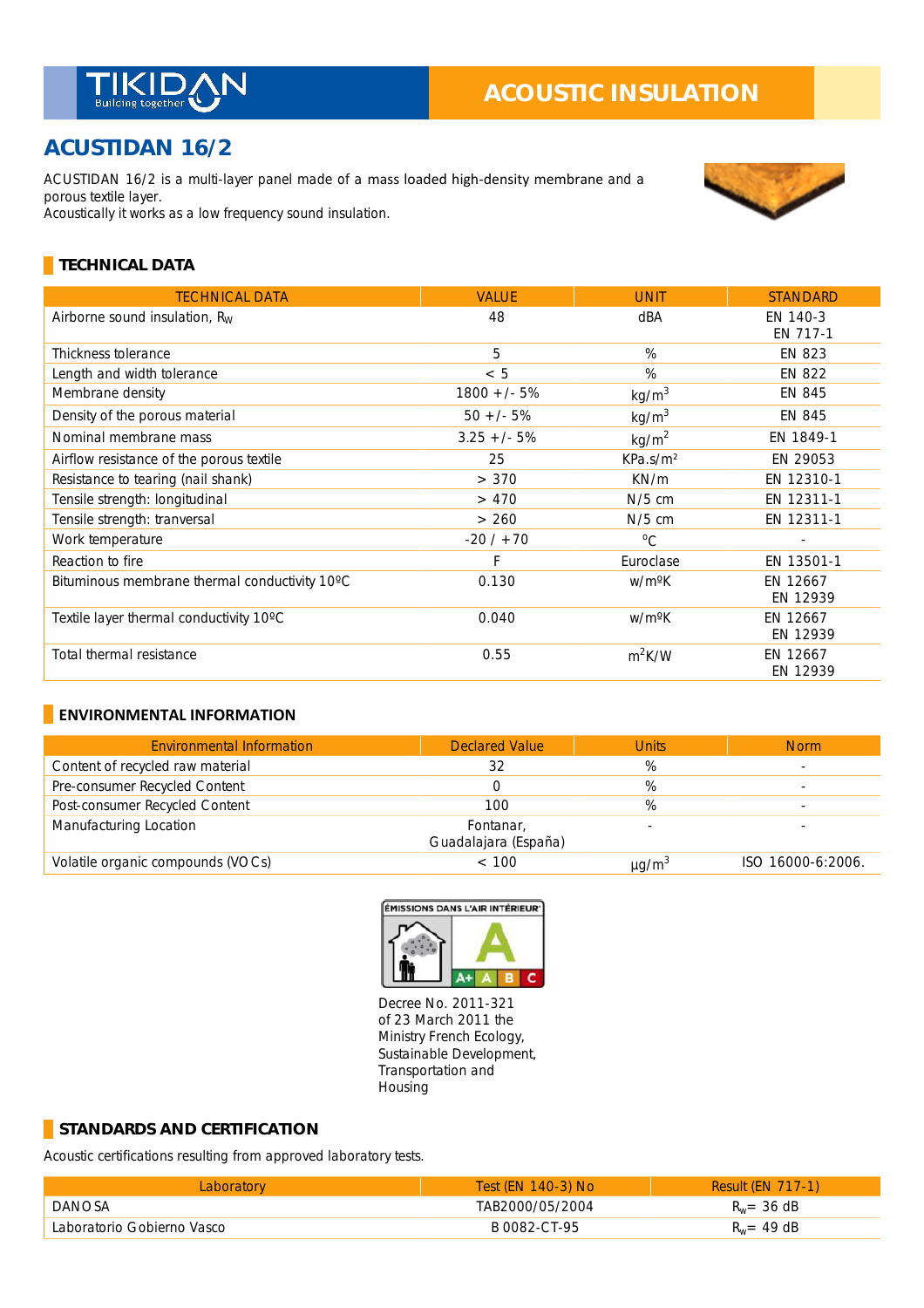

### **ACUSTIDAN 16/2**

### **SCOPE**

- Commonly used in shops, bars, cinemas and discotheques, it improves the insulation against low frequencies compared to the traditional insulation based on mineral wool. \_

- Used inside plasterboard chambers in hotels or housing rehabilitation.

- Used around drain pipes to its isolation.



#### **PRESENTATION**

| <b>PRESENTATION</b>       | <b>VALUE</b> | <b>UNIT</b>       |
|---------------------------|--------------|-------------------|
| Length                    | 6            | m                 |
| Width                     |              | m                 |
| Total thickness           | 18           | mm                |
| Membrane thickness        | 2            | mm                |
| porous material thickness | 16           | mm                |
| Overlap                   | 30           | mm                |
| Weight                    | 4            | kg/m <sup>2</sup> |
| Rolls per pallet          | 12           |                   |
| $m2$ per pallet           | 72           | m <sup>2</sup>    |
| Product Code              | 610083       | $\blacksquare$    |



- 1. High-density polymeric mass
- 2. Porous material

## **INSTRUCTION FOR USE**

An installation of the ACUSTIDAN 16/2 is shown in the following pictures: